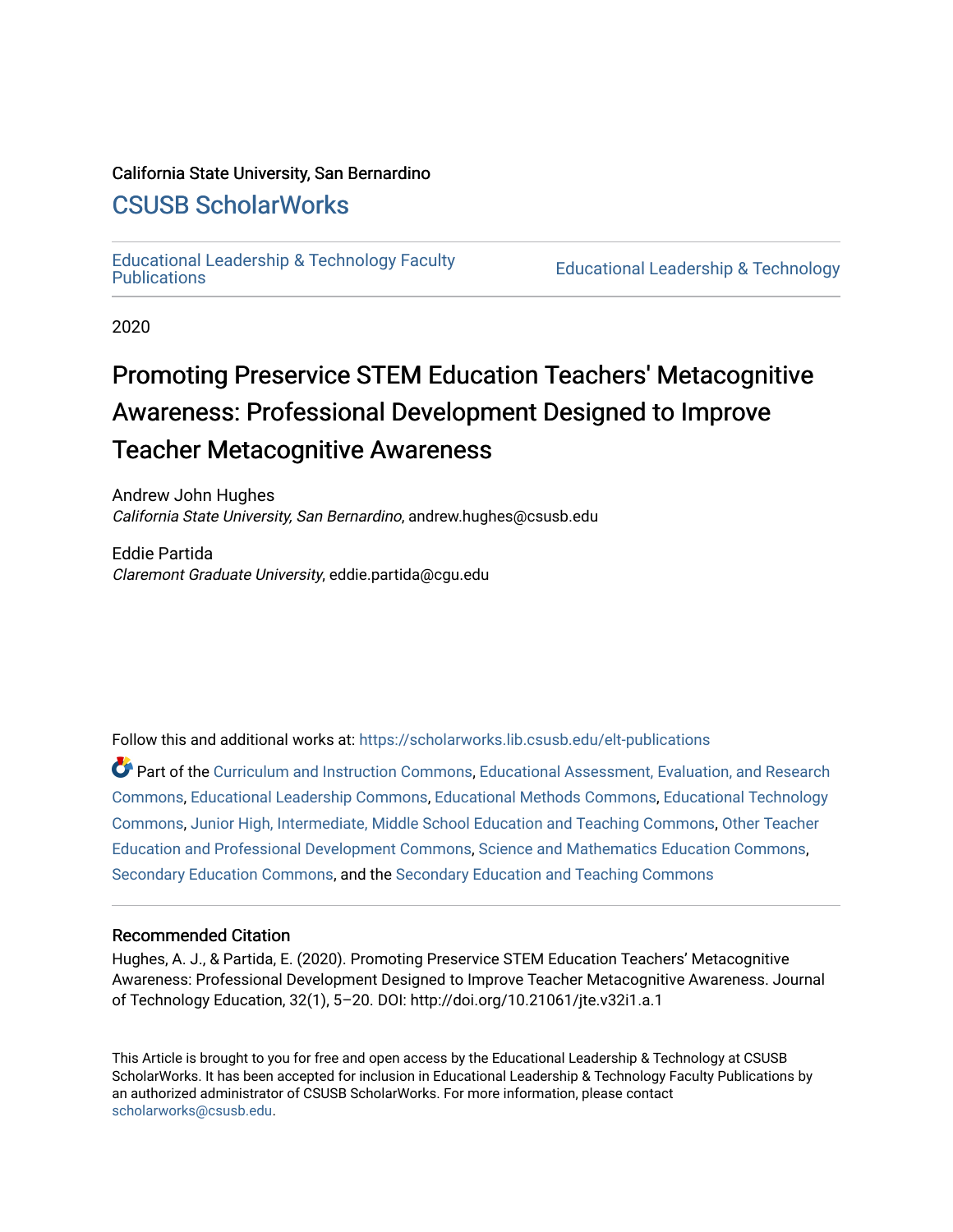# **Promoting Preservice STEM Education Teachers' Metacognitive Awareness: Professional Development Designed to Improve Teacher Metacognitive Awareness**

#### *Andrew John Hughes & Eddie Partida*

#### **Abstract**

This quantitative portion of a convergent complementarity, mixed-methods, exploratory study describes the design and implementation of a 5-week preservice teacher professional development (PD) experience and the associated Metacognitive Awareness Inventory (MAI) measures before and after the experience. The PD experience was designed to explicitly address participants' domain-general and domain-specific knowledge and regulation of cognition through a highly integrated academic and clinical preparation regimen centered on a cognitive coaching model. The study participants comprised preservice STEM education teachers  $(N = 11)$  enrolled in a dual teaching certification and Master's in Education program. The findings showed an increase in participants' regulation of cognition based on all utilized factor structures of metacognitive awareness, but not all factor structures indicated a change in participants' knowledge of cognition over the study period.

*Keywords*: metacognition, metacognitive awareness, professional development, preservice STEM education teachers, teacher preparation

Improving science, technology, engineering, and mathematics (STEM) education is a national priority (Parker et al., 2016). In recent years, STEM education in the United States has begun a transformation in response to concerns about there being a lack of needed focus on college and career readiness (Budget Act, 2013; National Research Council [NRC], 2012; NGSS Lead States, 2013). A Framework for K-12 Science Education: Practices, *Crosscutting Concepts, and Core Ideas* (Framework; NRC, 2012) put forth a vision for how science (and, arguably, engineering) education should be transformed. The Framework has since been operationalized through the development of the *Next Generation Science Standards* (NGSS). Despite the NGSS's focus on promoting inquiry-based teaching in science classrooms, preparing preservice STEM education teachers to deliver such ambitious

Hughes, A. J., & Partida, E. (2020). Promoting preservice STEM education teachers' metacognitive awareness: Professional development designed to improve teacher metacognitive awareness. Journal of Technology Education, 32(1), 5-20. https://doi.org/10.21061/jte.v32i1.a.1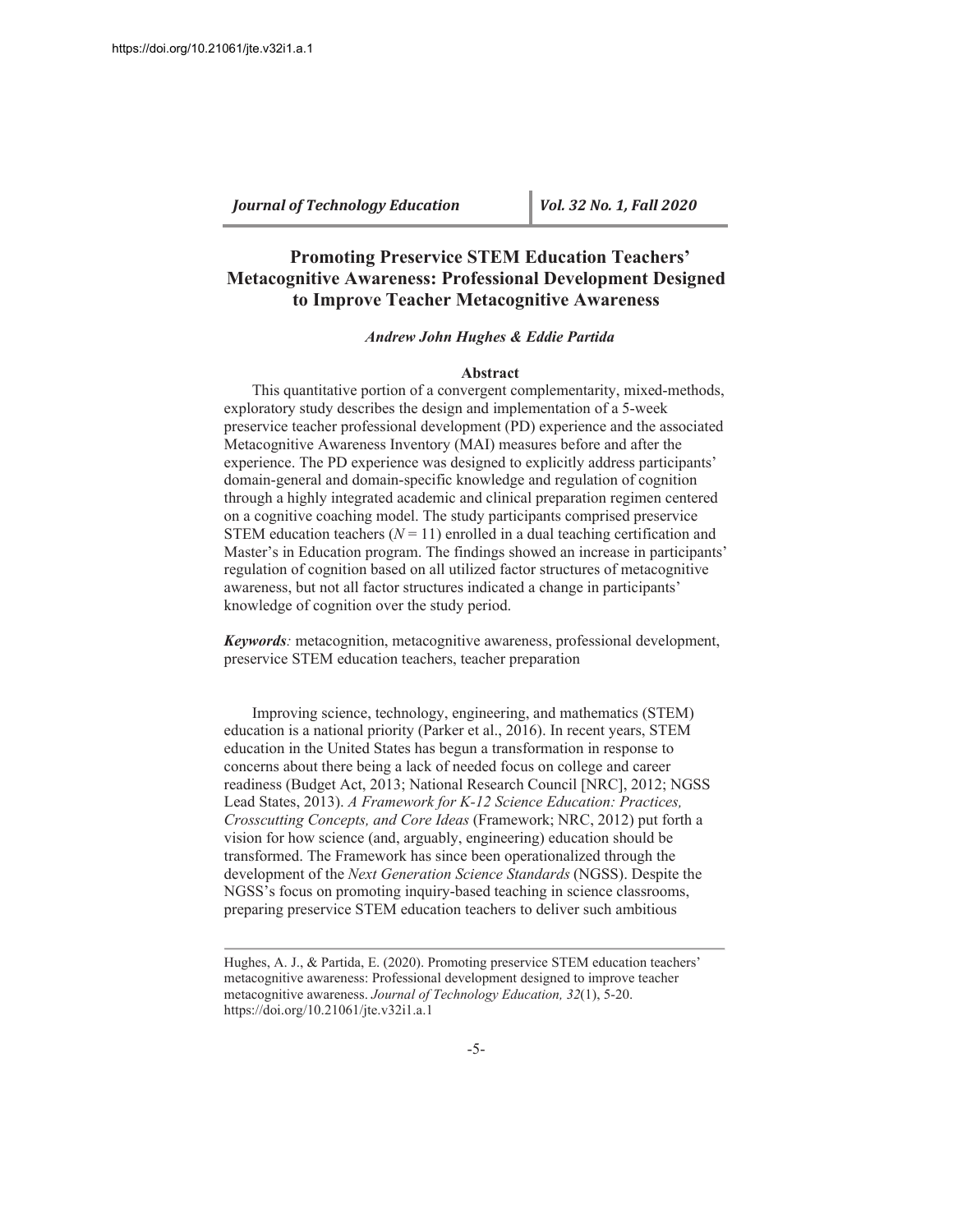instruction remains a major challenge for teacher preparation programs (Osborne, 2014; S. Wilson et al., 2015; S. M. Wilson, 2013).

There is a wide consensus that successful implementation of the Framework and the NGSS requires K-12 STEM educators to allow students to practice and apply the range of skills that scientists and engineers use when engaged in inquiry and problem solving (Kaderavek et al., 2015; NRC, 2012; Pratt, 2007). Yet, Osborne (2014) suggested that:

the goals of engaging in inquiry have been conflated with the goals of laboratory work such that, in the eyes of many teachers, the primary goal of engaging in inquiry is not to develop a deeper understanding of the whole process of inquiry but to provide a means of supporting their rhetorical task of persuading their students of the validity of the account of nature that they offer.  $(p. 178)$ 

An inquiry and problem-solving approach will require a broad-spectrum change in K-12 STEM education, which necessitates that students and teachers develop a plethora of skills and abilities, including those under the metacognitive umbrella (Schraw et al., 2006; White et al., 2009). These metacognitive skills and abilities include knowledge of how (declarative), knowing that (procedural), and knowing why (conditional) as well as regulatory skills like asking questions, defining problems, planning, modeling, analyzing, interpreting, evaluating, and others (Osborne, 2014). Inquiry-based approaches to STEM teaching are inherently complex; therefore, teachers must have a sophisticated and coherent metacognitive skillset that often takes years to develop if they develop at all (Osborne, 2014; White et al., 2009). Preservice teacher preparation and in-service teacher professional development (PD) programs often do not focus on metacognition despite the evidence stating the importance of metacognition to both teaching and learning (Duffy, 2006). Teacher metacognitive awareness has become understood as a requirement given the complexity of teaching and learning inherent in inquiry-based STEM classrooms (Hughes, 2017; Osborne, 2014).

The power of the mind to think about and regulate one's own cognition is the key to both learning and teaching others (Pintrich, 2002; Saavedra & Opfer, 2012). "High achieving students have been found to possess more metacognitive awareness and engage in more self-regulatory behavior than low achieving students" (Hartman, 2001a, p. 33). Georghiades (2004) and Gourgey (1998) argued that learning involving the application of metacognitive skills promotes deeper thinking, enhanced learning, and the ability to transfer learning into varying contexts. Metacognitive skills represent the synergy between knowledge and regulation of cognitive processes. Furthermore, metacognitive skills contribute to learning performance over and above intellectual ability (Schraw, 1998; Veenman et al., 2006). As suggested by Sternberg (1998), anyone still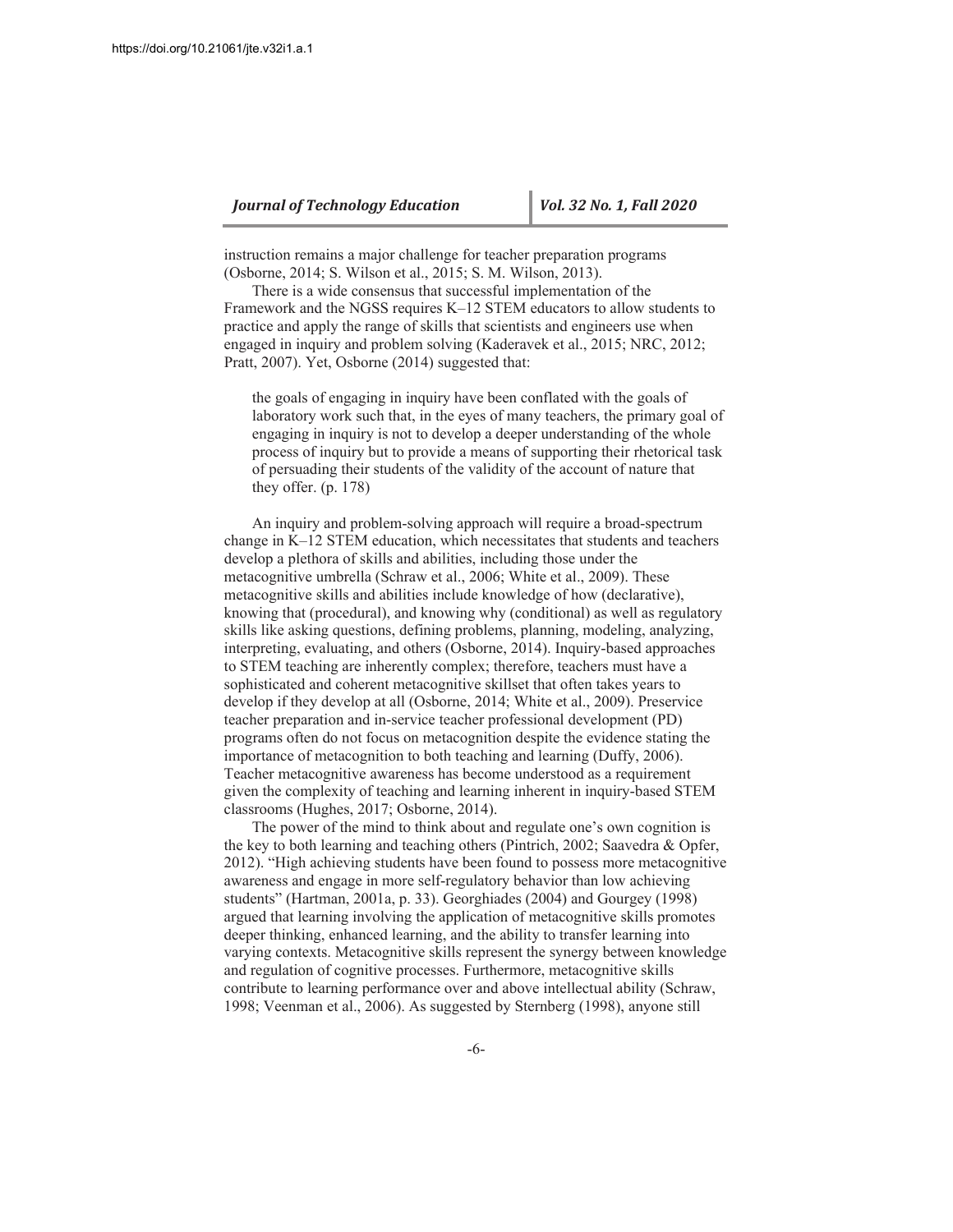questioning "the importance of metacognition to student success need only" review the literature (p. 127). Georghiades (2004) indicated, using John Flavell's reasoning, that it was not a question of a student's ability to be metacognitive but rather a question of how a student was taught to be metacognitive.

Teachers play an important role in helping students develop metacognitive awareness (MA). The teachers' level of MA is a determining factor in their ability to promote students' MA (Kramarski & Michalsky, 2009; Prytula, 2012; Pucheu, 2008). It can be inferred from the metacognitive literature (e.g., Georghiades, 2004; Gourgey, 1998; Hartman, 2001c) that teachers improve their teaching practices and student learning when they evaluate the interaction between student metacognitive functioning and other student attributes. Effective teaching entails: the knowledge of cognition necessary to create and sustain the type of environment that will improve student learning; the knowledge and selection of appropriate strategies, skills, and abilities based on varying situations; the knowledge of how, when, and why to adjust the difficulty of a given task based on each student's level of understanding; the knowledge to select and implement effective learning strategies; and the teacher's ability to use their knowledge of cognition to benefit students (Bransford et al., 2000; Hartman, 2001b; Lin et al., 2005; Schraw, 1998; N. S. Wilson & Bai, 2010).

Additionally, effective teaching involves the regulation of cognition when teachers: plan, set goals, and allocate resources for instruction; organize the learning structure to promote cognitive restructuring based on the elaboration and summarization processes that ideally happen when students combine old and new information; monitor their own and their students' cognitive processes and strategy effectiveness; debug what did not work; and evaluate the effectiveness of their teaching practices and overall performance (Hartman, 2001b; Kramarski & Michalsky, 2009; Lin et al., 2005). All of these identified skills needed for effective teaching are processes within a metacognitive framework.

#### **Professional Development**

The position that metacognitively aware teachers will have improved learning capability, teacher practices, and their ability to help students develop their MA has prompted interest in teacher preparation and PD programs specifically designed to enhance MA (Hughes, 2017; Prytula, 2012). To make the indicated teaching and learning improvements, these programs will need to focus on teaching with and for metacognition (Hartman, 2001c). Schools have started to add aspects of metacognition into teacher preparation and PD. Despite PD including some aspects of metacognition, recognized as metacognitive experiences, these aspects are often more of an add-on rather than a specific focus (Hughes, 2015).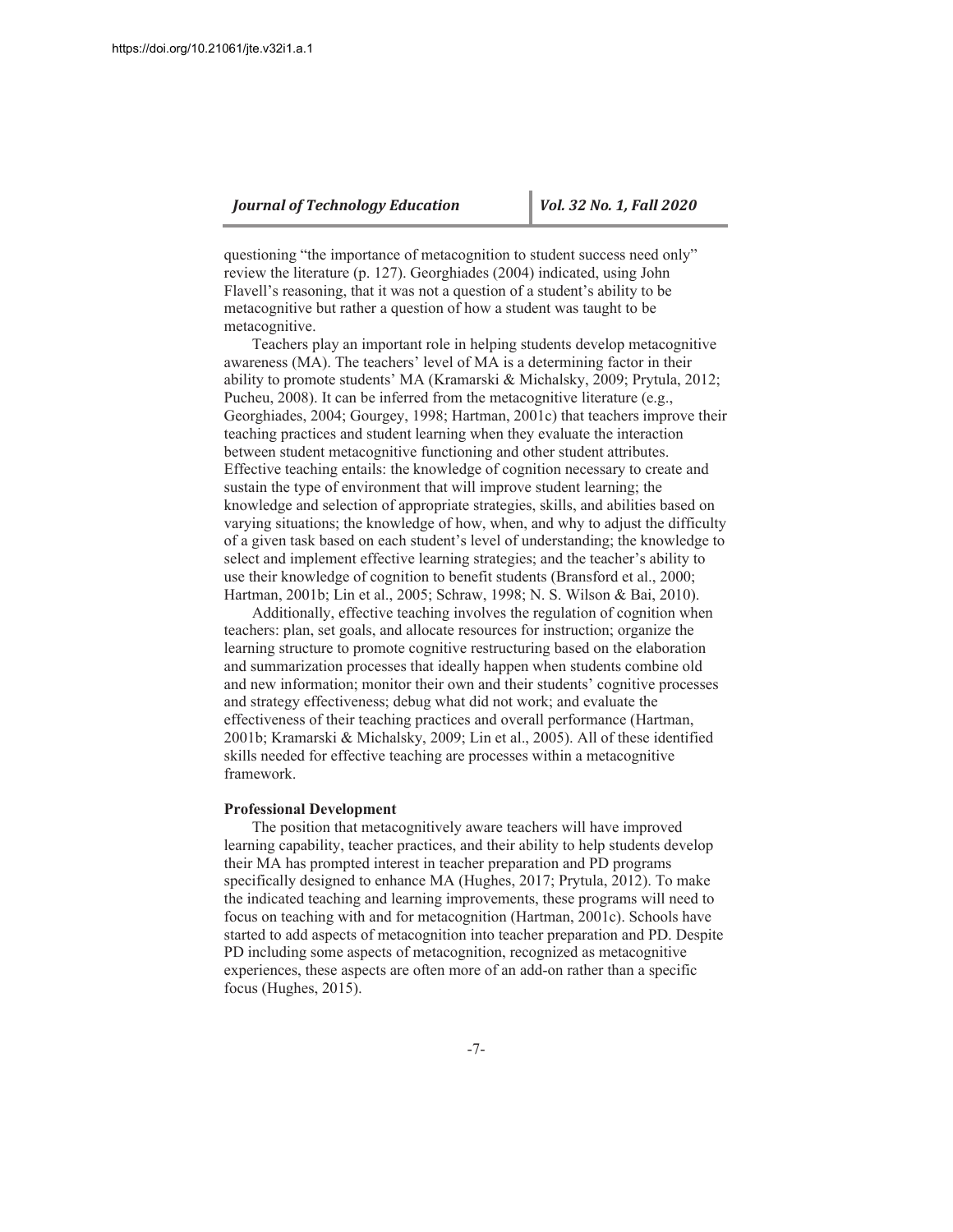Exacerbating the problem of PD lacking a focus on MA is the indication that lower levels of MA are a reason that teachers are often apathetic about PD and are unable to transfer content from PD into effective classroom practices (Bransford et al., 2000; Hughes, 2017; Pucheu, 2008). Hughes (2017) indicated that teachers need MA or the PD needs to develop MA to help ensure active participation and completion of PD programs. Pucheu (2008) indicated that teachers require metacognitive capabilities to transfer material from PD training into effective classroom practices. Teachers' perspectives toward PD and their ability to transfer learning from PD training may be addressed by designing PD with a specific encompassing focus on improving levels of MA (Hughes, 2017).

PD is accepted to be vital for improving teacher effectiveness only when it is strategically planned based on the suggested characteristics of effective PD. "The term professional development (PD) refers to teachers' improvement or growth of skills and knowledge, primarily with the aim of improving student achievement (Guskey, 2003; Loucks-Horsley, Hewson, Love, & Stiles, 1998)" (Hughes, 2017, p. 26). Suggested characteristics of effective PD include: strategic planning; challenging goals; adequate, flexible, and structured time; self-reflection; evaluation; feedback; collaboration; follow-up; continued support; and operational objectives leading towards long-term goals for improved student achievement (Hughes, 2015). Guskey (1991) identified that the process for instilling change in teachers made designing PD particularly complicated. Due to the complicated nature of designing PD and the overall complexity of the educational environment, it is difficult to identify precise elements that make PD effective (Guskey, 2003). However, the literature does describe characteristics that warrant consideration during the planning stages of PD programming. Mundry (2007) stressed that even without a consensus on characteristics of effective PD, there is adequate knowledge about learning to "guide the design and implementation" of PD programs (p. 1).

#### **Characteristics of Effective Professional Development Practice**

The abundance of questions relating to the incorporation of certain characteristics deemed essential for effective PD can become onerous. Characteristics like adequate time for critical reflection, follow-up, knowledgebuilding, collaboration, and coaching from expert teachers can be challenging to implement but have had positive outcomes for science teachers (Mundry, 2007). The PD literature has increasingly identified various forms of coaching as an effective means to improve teaching practices. With the current educational climate of accountability and a recognized need to improve the teaching and learning of STEM, coaching was deemed an essential design attribute of the PD regimen.

Cognitive apprenticeship is a constructivist approach to coaching characterized by scaffolding assistance provided to a new teacher by a more experienced teacher with the aim of making tacit cognitive and metacognitive knowledge and processes explicit (Dennen & Burner, 2008). Costa and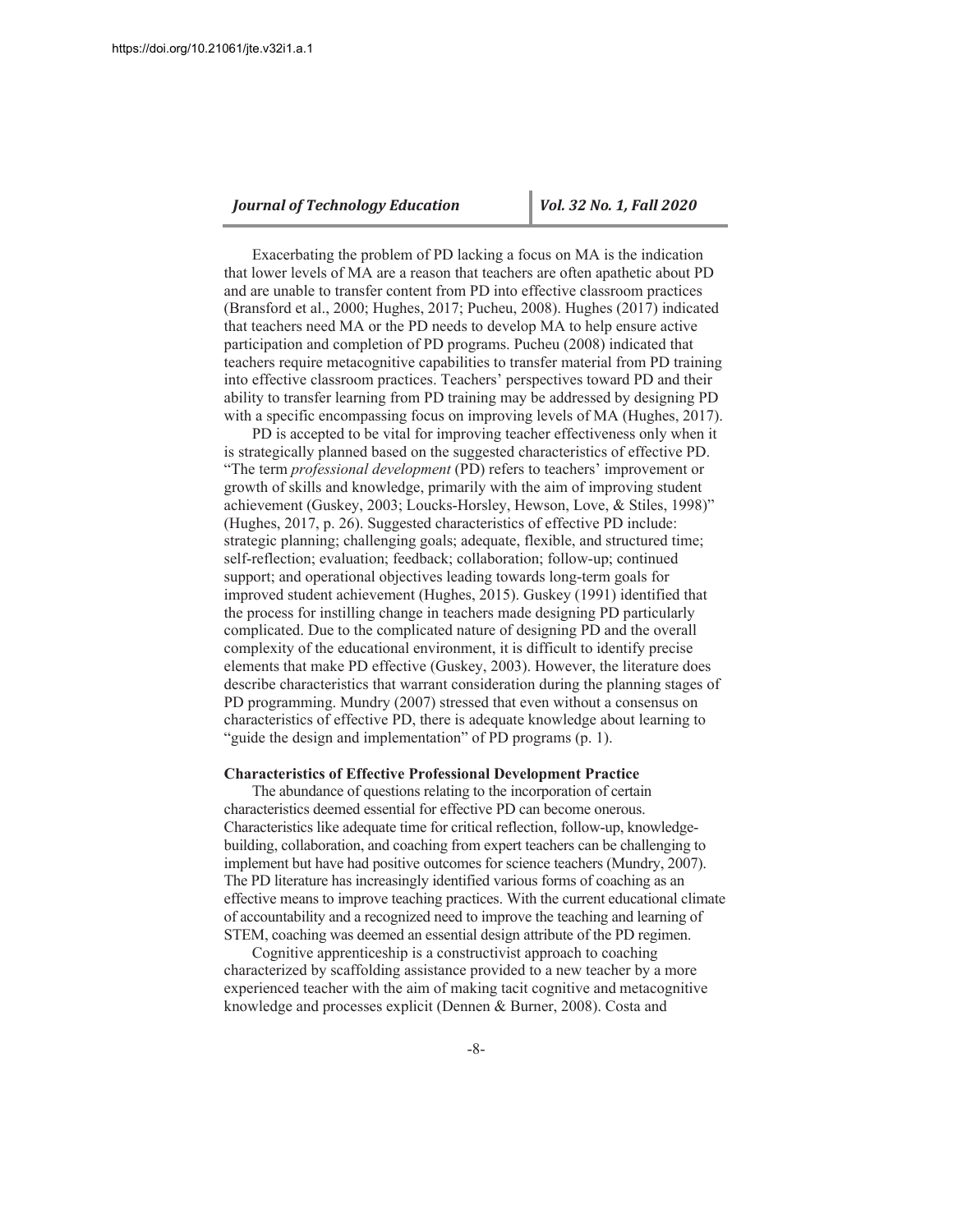Garmston (2002) expounded on coaching strategies in educational settings by defining "cognitive coaching" as a cyclical process designed to improve a teacher's instructional effectiveness by becoming more reflective about their teaching. Cognitive coaching has positive effects on teacher PD when implemented in collaborative settings characterized by high levels of interpersonal and organizational trust (Garmston et al., 1993; McLymont & da Costa, 1998). Other positives include improvements in reflective practice, increased MA, and knowledge about and implementation of targeted instructional strategies (Batt, 2010; Bjerken, 2013).

#### **Developing Metacognitive Awareness**

The literature on metacognition addresses developing domain-general versus domain-specific MA. Schraw (1998) expressed "that cognitive skills tend to be encapsulated within domains or subject areas, whereas metacognitive skills span multiple domains" (p. 116). Although Schraw (1998) presented evidence to support his claim, Hartman (2001b) argued that cognitive and metacognitive skills are quite intertwined for students and teachers related to teaching and learning science. Schraw (1998) and Hartman (2001b) agreed on the relationship between metacognition and cognition only in the early stages of one's MA development.

The literature on MA also suggests the need to consider the complex, diverse, and malleable notions of metacognition (Hughes, 2019). That is to say, the MA literature defines a variety of constructs and noninclusive processes that underlie metacognition. These constructs are generally grouped into two broad categories: knowledge and regulation (or control) of cognition. If the goal is for a teacher to teach with and for metacognition, they will need to have: (1) an understanding of the importance of metacognition,  $(2)$  an awareness of their own and their students' metacognitive processes, (3) techniques to improve their own and their students' knowledge of cognition, (4) regulation of cognition, (5) an ability to foster an environment that promotes metacognitive development, and (6) the ability to implement domain-general (transferrable) and domain-specific MA development practices (Hartman, 2001b; Schraw, 1998).

There continues to be more discussion related to teachers' development of MA, mostly due to the evidence that a student's MA is related to their teachers' MA (Wilson & Conyers, 2016; Wilson & Bai, 2010). However, this discussion has been put to little action in preservice teacher preparation programs or inservice teacher PD (Duffy, 2006). Duffy (2006) indicated that teacher training tends to ignore the complexities of teaching; "Instead, the talk is about 'teacher *training*,' which carries the implication that teaching is a mechanical matter of implementing technical acts in a predetermined manner" (p. 299).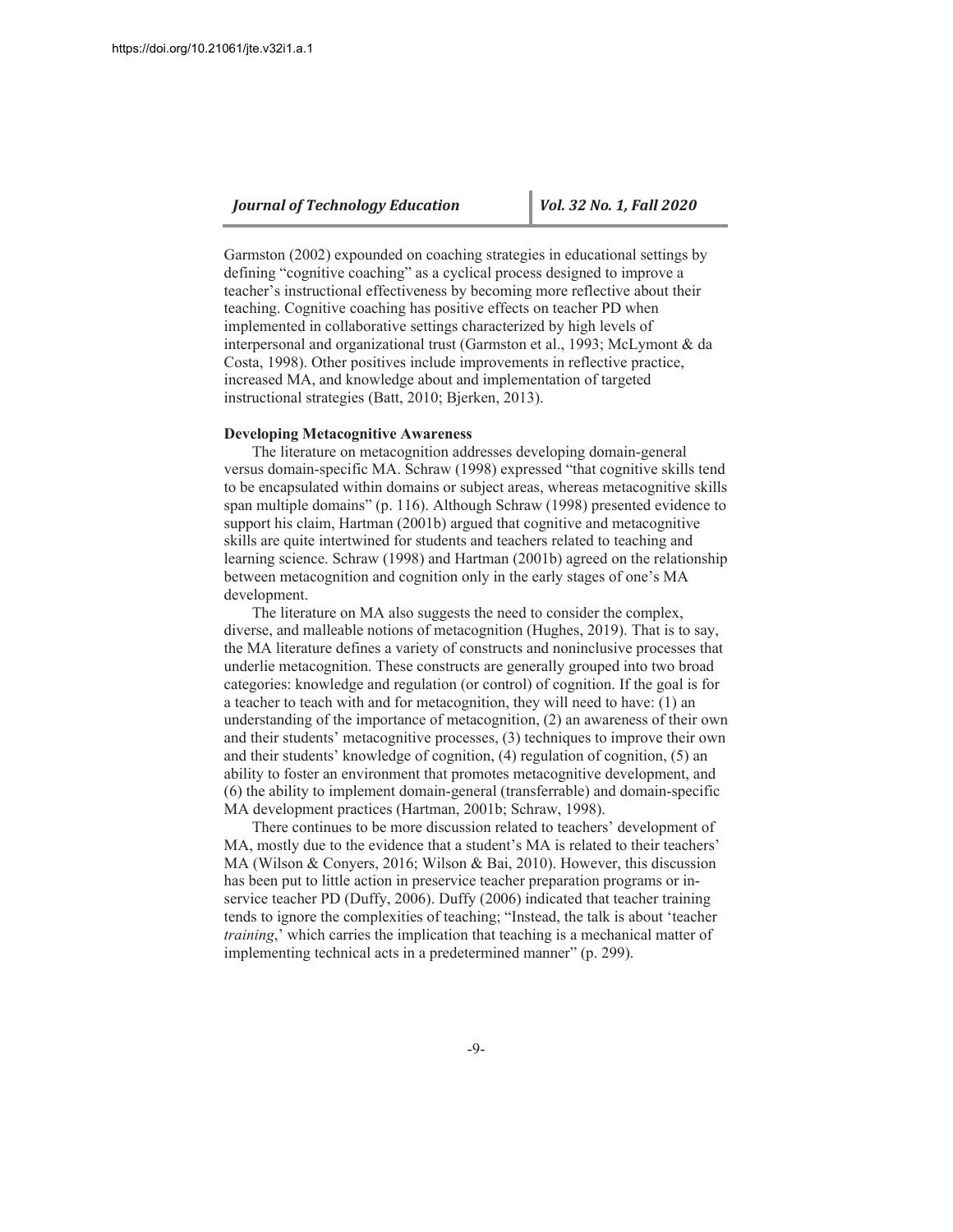#### Methodology

The aim of this research study was to understand preservice STEM education teachers' development of MA through the context of PD specifically designed to improve MA. In this article, only the quantitative data analysis is presented. In subsequent publications, the results of qualitative data analysis, including observations, interviews, performance evaluations, focus-groups, and think-alouds, will be presented.

#### **Professional Development Program**

The 5-week PD was designed between late fall 2016 and summer 2017. The focus of the PD was improving teachers' ability to teach with and for metacognition. Metacognition was addressed during the PD in both domaingeneral and STEM-domain-specific knowledge and regulation of cognition. The PD was also designed around many of the suggested characteristics of effective PD, including explicitly communicating and implementing a strategic plan, positive expectations, and coaching and collaboration, which led to follow-up and continued support (Hughes, 2015). The PD had appropriately structured time that provided additional flexible time for the further development of metacognitive skills and inquiry-oriented teacher practices. There were two components to the PD: clinical and academic. The total combined time between the clinical and academic components was 160 hours—120 hours and 40 hours, respectfully.

The PD involved university professors, instructors, mentor teachers, and preservice STEM education teachers. For the clinical experience, university professors designed the curricular themes around which preservice teacher participants developed classroom materials. The two instructors were science and mathematics teachers with an average of 9 years of teaching experience in Grades 6–12 and about 3 years of teaching experience in teacher preparation programs. There were six mentor teachers with an average of 5 years of teaching experience in middle and high school science and mathematics. Together, the instructors and mentors worked collaboratively with the preservice teachers to develop their metacognitive skills and practices as well as inquiry-oriented STEM education teaching practices.

The PD approached and expressed teaching as a complex process that, when well-planned, still required fluidity with on-the-spot debugging and adjustment based on varying situations. The PD had closely linked clinical and academic experiences asking participants to operationalize learning into teaching practices. Furthermore, coaching was utilized as a part of the PD to increase participants' translation of carefully designed PD experiences into deeper knowledge as well as connecting this knowledge with effective classroom practices and metacognitive development (Kinnucan-Welsch, 2006).

Prior to the start of the PD, instructors and mentor teachers were extensively trained in: (a) coaching and, more specifically, cognitive coaching of preservice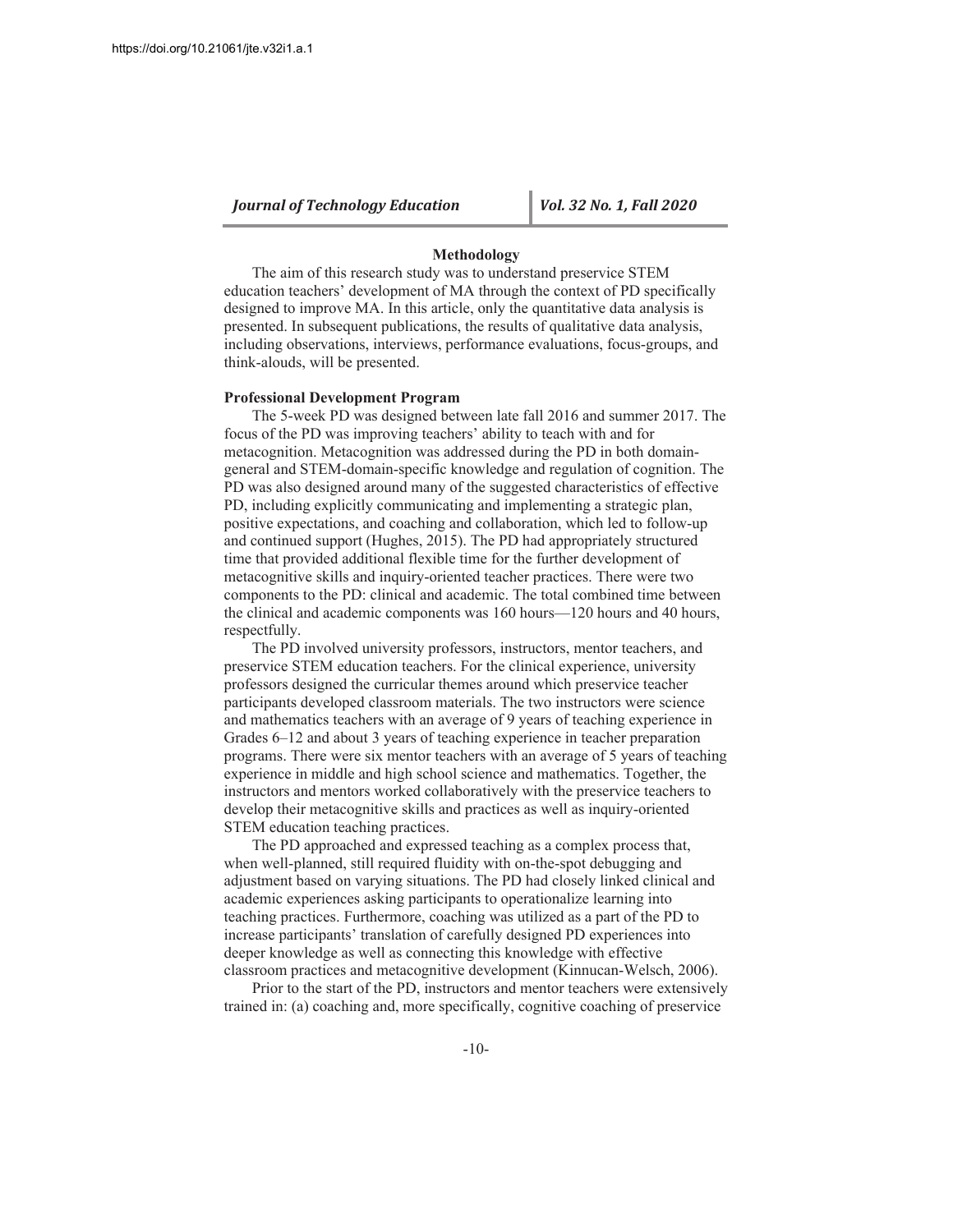teachers,  $(b)$  MA,  $(c)$  teaching with and for metacognition, and  $(d)$  teaching metacognitively both generally and in the STEM domains. The cognitive coaching training included the use of a lesson plan facilitation guide, a formal teaching observation protocol, and a postlesson discussion guide. The MA training included defining related terms, learning the importance of MA, Learning strategies to develop knowledge and regulation of cognition, creating environments that promote MA, the explicit modeling of thinking with both actions and verbally, and STEM-specific metacognitive strategies.

The clinical component of the PD involved participants teaching STEM enrichment classes to students in Grades 6–9 while under the tutelage of the instructors and university-selected, trained mentor teachers. The academic component involved study participants and mentor teachers attending biweekly methods-teaching seminars that were led by instructors. Both the clinical and academic components were specifically designed to help preservice teachers engage in cycles of planning, teaching, assessment, and reflection with emphasis placed on developing MA at each stage. Based on the already developed curriculum themes, preservice teachers were expected to develop and deliver daily lessons, assessments, and overall classroom experiences for students under the careful guidance and support of the mentors and instructors who continuously worked towards the strategic plan and goals by maintaining alignment between the clinical and academic components of the 5-week PD.

#### **Participants in the Professional Development Program**

The participants in this study were California preservice STEM education teachers working to obtain their preliminary mathematics or science teaching credential. All participants were expected to receive their preliminary, singlesubject credential shortly after completing a 15-month Teacher Education Credential and Master of Arts in Education graduate program. The 5-week long PD program signified the first 2 months of the 15-month program. Shortly after completing the PD program, participants began teaching as either an intern or resident. Teachers with internships were hired by the school district and were considered the teacher of record for the courses taught. Teachers with residencies worked under the tutelage of a supervising teacher for an entire academic school year.

#### **Measuring Metacognitive Awareness**

For this study, the Metacognitive Awareness Inventory (MAI; Schraw  $\&$ Dennison, 1994) was used to collect pre- and post-treatment quantitative data on the participants' level of MA before and after the 5-week PD. The data was used to compare the participants' pre- and post-PD levels of MA in eight factor structures (Table 1). The MAI is a self-reported questionnaire with 52 items and, in this case, a fully labeled Likert-type scale. Metacognitive awareness consists of two main components, knowledge of cognition (KOC) and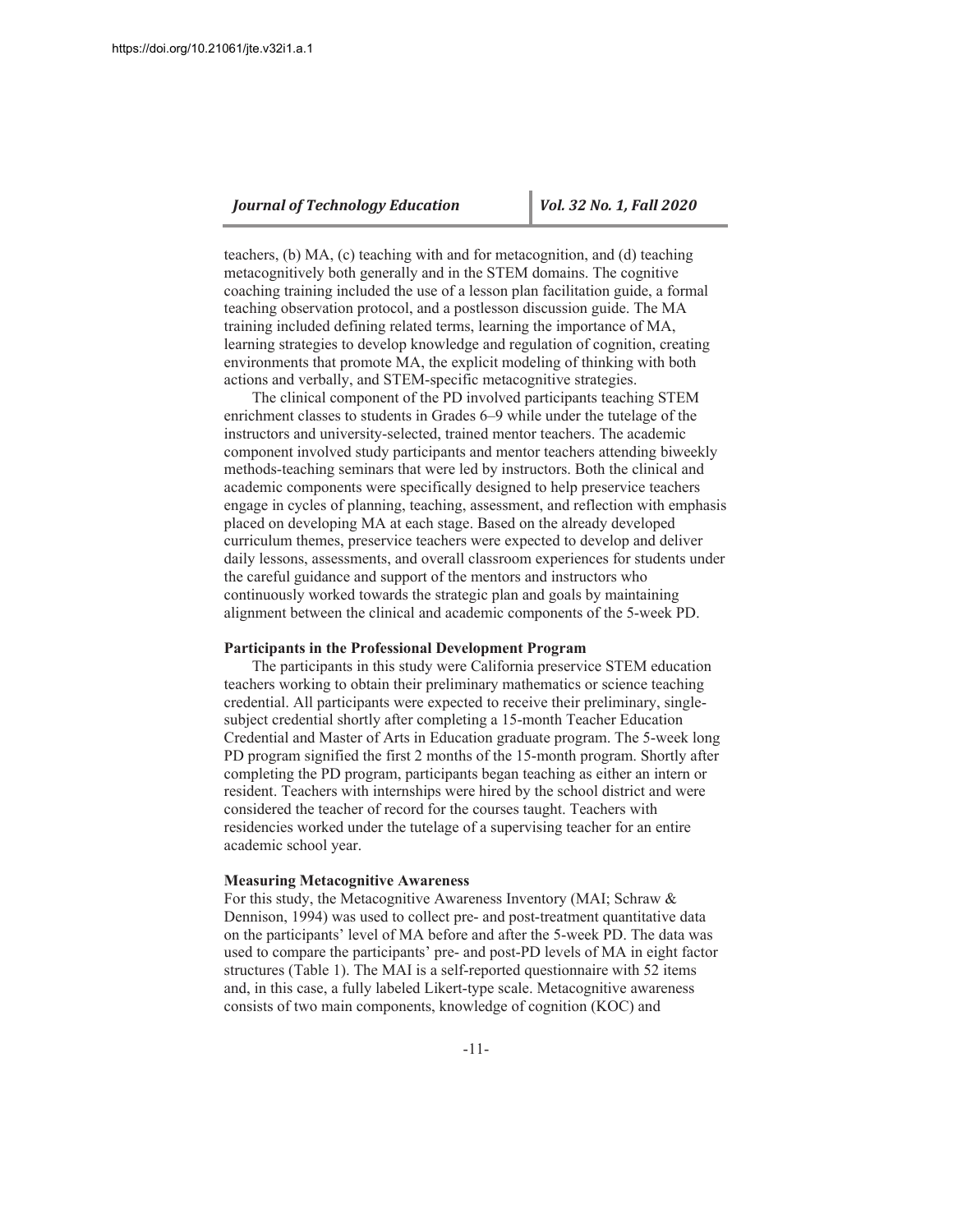regulation of cognition (ROC). However, the MAI has had various composite structures based on multiple approaches to aggregating data, and this information is not always presented clearly (Harrison & Vallin, 2018). MAI data has been aggregated into a single omnibus structure referred to as MA, various two-composite structures (usually either knowledge and regulation of cognition or Schraw and Dennison's (1994) exploratory two-factor structures), and eight-composite structures based on the subcomponents presented by Schraw and Dennison (1994).

#### **Table 1**

|           |                          |                       |              |                | Uni-                                                           |              |              |
|-----------|--------------------------|-----------------------|--------------|----------------|----------------------------------------------------------------|--------------|--------------|
| Meta-     | Knowledge Regulation EFA |                       |              | EFA            | dimensional                                                    | <b>KOC</b>   | <b>ROC</b>   |
| cognitive | of                       | οf                    |              | Factor Factor  | <b>MRCML</b>                                                   | <b>MRCML</b> | <b>MRCML</b> |
| Awareness | Cognition                | Cognition             | $\mathbf{1}$ | $\overline{2}$ | model                                                          | model        | model        |
| All 52    |                          | 3, 5, 10, 1, 2, 4, 6, | 3, 5,        | 1, 2,          | 6, 8, 10, 16,                                                  | 10, 16,      | 6, 8, 21,    |
|           |                          |                       |              |                | $12, 14, 15, 7, 8, 9, 11, 7, 9, 4, 6, 20, 21, 24,$             | 20, 26,      | 24, 39,      |
|           |                          |                       |              |                | 16, 17, 18, 13, 19, 21, 10, 8, 11, 26, 27, 32, 27, 32, 40, 41, |              |              |
|           |                          |                       |              |                | 20, 26, 27, 22, 23, 24, 12, 14, 33, 35, 39, 33, 35 43, 44,     |              |              |
|           |                          |                       |              |                | 29, 32, 33, 25, 28, 30, 13, 19, 40, 41, 43,                    |              | 50, 51       |
|           |                          | 35, 46 31, 34, 36,    | 15,          | 21,            | 44, 50, 51                                                     |              |              |
|           |                          | 37, 38, 39,           | 16,          | 22,            |                                                                |              |              |
|           |                          | 40, 41, 42, 17,       |              | 23,            |                                                                |              |              |
|           |                          | 43, 44, 45,           | 18,          | 24,            |                                                                |              |              |
|           |                          | 47, 48, 49,           | 20,          | 27,            |                                                                |              |              |
|           |                          | 50, 51, 52            | 25,          | 28,            |                                                                |              |              |
|           |                          |                       | 26,          | 34,            |                                                                |              |              |
|           |                          |                       | 29,          | 35,            |                                                                |              |              |
|           |                          |                       | 30,          | 36,            |                                                                |              |              |
|           |                          |                       | 31,          | 37,            |                                                                |              |              |
|           |                          |                       | 32,          | 38,            |                                                                |              |              |
|           |                          |                       | 33,          | 40,            |                                                                |              |              |
|           |                          |                       | 39,          | 41,            |                                                                |              |              |
|           |                          |                       | 42,          | 43,            |                                                                |              |              |
|           |                          |                       | 45,          | 44,            |                                                                |              |              |
|           |                          |                       | 46,          | 47.            |                                                                |              |              |
|           |                          |                       | 51, 52       | 48,            |                                                                |              |              |
|           |                          |                       |              | 49,50          |                                                                |              |              |

*Factor Structures of Items on the Metacognitive Awareness Inventory*

*Note.*  $EFA =$  exploratory factor analysis;  $MRCML =$  multidimensional random coefficients multinomial logit;  $KOC =$  knowledge of cognition; and  $ROC =$ regulation of cognition.

Each of these various structures has combined the 52 items from the MAI in different ways, sometimes based on exploratory factor analysis (EFA). Schraw and Dennison (1994) used EFA to produce two-factor structures with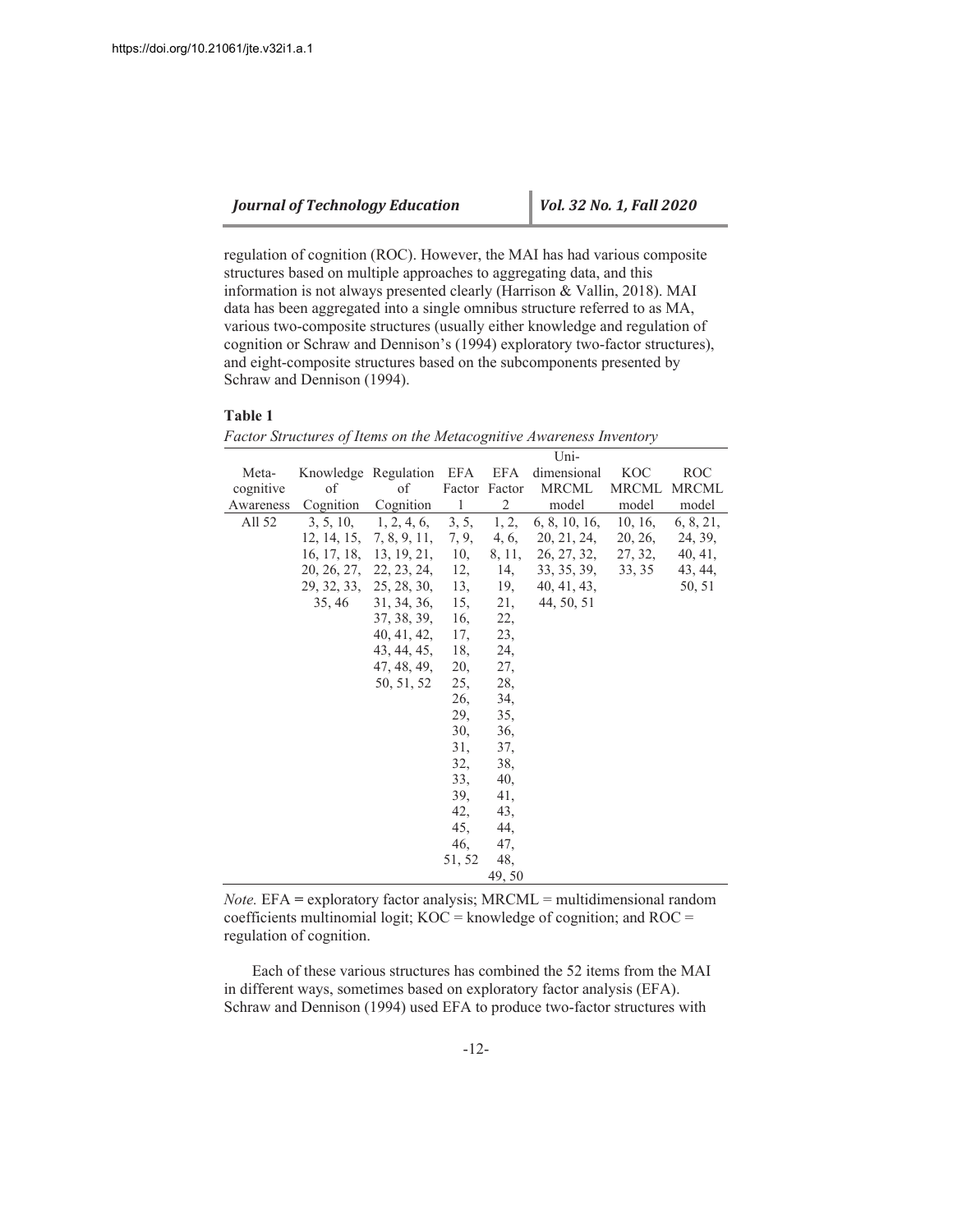25 items moderately aligned with knowledge (Factor 1) and regulation (Factor 2) dimensions. Although more appropriate factor analysis exists (e.g., itemresponse theory [IRT] and confirmatory factor analysis [CFA]), researchers have continued to use EFA to examine the MAI's internal structure. Harrison and Vallin (2018) used the multidimensional random coefficients multinomial logit (MRCML) model to analyze the MAI while simultaneously using a CFA model. The use of MRCML and CFA identified items from the MAI that did not fit with the KOC and ROC dimensions, and those items were removed. The MRCML model's final reliability was .78 for knowledge and .82 for regulation dimensions (Harrison & Vallin, 2018).

#### **Procedures**

The study began with Institutional Review Board (IRB) approval on June 6, 2017. In compliance with the IRB Human Subjects Committee guidelines, this study was conducted under the supervision and approval of the California State University of San Bernardino. The risks to subjects participating in the study were minimal and reasonable in relation to expected benefits. The PD program had a total of 11 preservice teachers, nine females and two males. After participants made an informed decision to participate, each was assigned a unique identifying number that was used to encrypt their pre- and post-PD MAI data. The participants were sent an email with a Qualtrics link to the MAI. The MAIs were completed and returned by participants both before starting and after finishing the PD experience.

#### **Data Analysis**

The analysis of the data began with entering of participants' self-reported values on the MAI into Statistical Package for the Social Sciences (SPSS). After entering the data, the assumptions of the Wilcoxon Sign Ranked Sum Test were checked and verified. The assumptions of dependent samples, random and independent data pairs, and ordinal-level measurement were easily verified. The assumption of homogeneity of variance required the use of the nonparametric Levene's test, which tested the null hypothesis that the variances were equal for each factor structure (see Table 2). The results indicated that the homogeneity assumption was valid for the MA data collected with the MAI.

Then, each participant's level of MA was determined by the mean of their responses to the items from each factor structure from the MAI (see Table 1). For example, each participant's awareness of their knowledge of cognition is the mean value calculated based on the participant's answers to the 17 items that correspond with the knowledge of cognition component. As indicated in Table 3, the pre- and post-PD means of each participant's responses for each factor structure were compared using the nonparametric dependent samples Wilcoxon Sign Ranked Sum Test.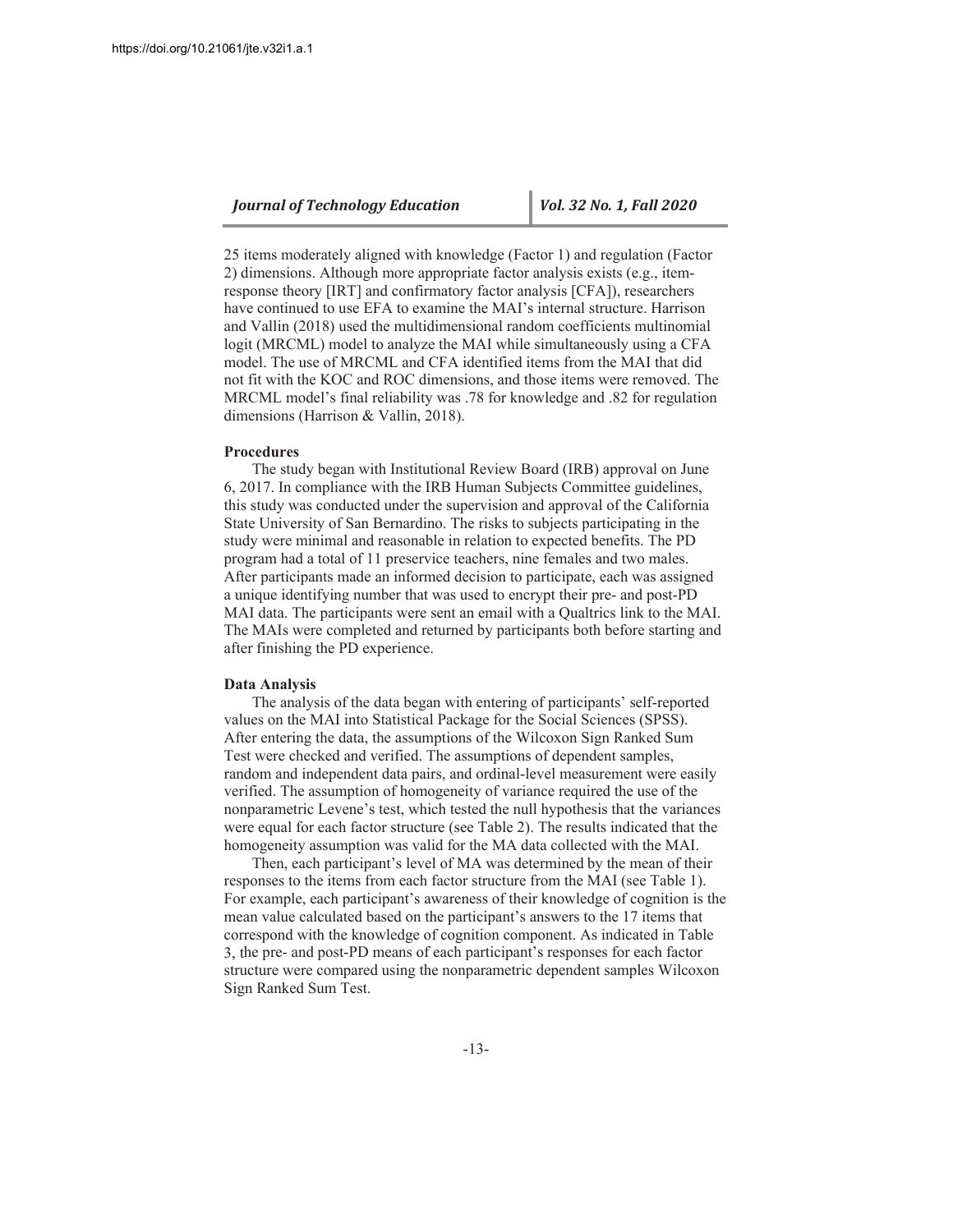| <b>Journal of Technology Education</b> | $\vert$ Vol. 32 No. 1, Fall 2020 |
|----------------------------------------|----------------------------------|
|----------------------------------------|----------------------------------|

# **Table 2**

*Nonparametric Levene's Test for Equality of Variances for Factor Structure of Data from the Metacognitive Awareness Inventory* 

| <b>Factor Structure</b>   | <i>F</i> -Statistic | $p$ -value |
|---------------------------|---------------------|------------|
| Metacognitive Awareness   | .011                | .919       |
| Regulation of Cognition   | .007                | .933       |
| Knowledge of Cognition    | .015                | .904       |
| <b>EFA</b> Factor 1       | .026                | .873       |
| <b>EFA</b> Factor 2       | .024                | .878       |
| Uni-dimension MRCML model | .011                | .919       |
| KOC MRCML model           | .002                | .961       |
| ROC MRCML model           | .021                | .885       |

*Note.*  $EFA =$  exploratory factor analysis;  $MRCML =$  multidimensional random coefficients multinomial logit;  $KOC =$  knowledge of cognition; and  $ROC =$ regulation of cognition.

## **Table 3**

*Comparison of Pre- and Post-Test Data Using Wilcoxon Sign Ranked Sum Test*   $(N = 11)$ 

|                               | Mean |             | Std. Dev. |                                        | Min. |      | Max. |  |                | Asymp.<br>Sig.            |  |
|-------------------------------|------|-------------|-----------|----------------------------------------|------|------|------|--|----------------|---------------------------|--|
| <b>Factor Structure</b>       | Pre  | Post        | Pre       | Post                                   | Pre  | Post | Pre  |  |                | Post Z-stat. (two-tailed) |  |
| Meta-cognitive<br>Awareness   |      |             |           | 3.906 4.192 0.270 0.236 3.48 3.77 4.48 |      |      |      |  | 4.56 -2.936    | 0.003                     |  |
| <i>KOC</i>                    |      |             |           | 4.107 4.380 0.281 0.246 3.76 4.06 4.76 |      |      |      |  | $4.71 - 2.404$ | 0.016                     |  |
| ROC                           |      |             |           | 3.808 4.101 0.315 0.265 3.34 3.54 4.34 |      |      |      |  | 4.49 -2.937    | 0.003                     |  |
| EFA Factor 1                  |      |             |           | 4.175 4.415 0.294 0.185 3.68 4.04 4.68 |      |      |      |  | $4.60 - 2.671$ | 0.008                     |  |
| EFA Factor 2<br>Uni-dimension |      |             |           | 3.632 4.062 0.490 0.379 2.63 3.11 4.32 |      |      |      |  | 4.53 -2.938    | 0.003                     |  |
| MRCML model<br>KOC MRCML      |      | 3.842 4.091 |           | 0.348 0.275 3.37 3.53 4.58             |      |      |      |  | $4.42 - 2.655$ | 0.008                     |  |
| model<br>ROC MRCML            |      | 3.955 4.091 |           | $0.346$ $0.322$ $3.50$ $3.50$          |      |      | 4.63 |  | $4.50 - 1.079$ | 0.281                     |  |
| model                         |      | 3.755 4.109 | 0.528     | 0.327                                  | 2.60 | 3.30 | 4.50 |  | $4.40 - 2.586$ | 0.010                     |  |

*Note*. EFA = exploratory factor analysis; MRCML = multidimensional random coefficients multinomial logit;  $KOC =$  knowledge of cognition; and  $ROC =$ regulation of cognition.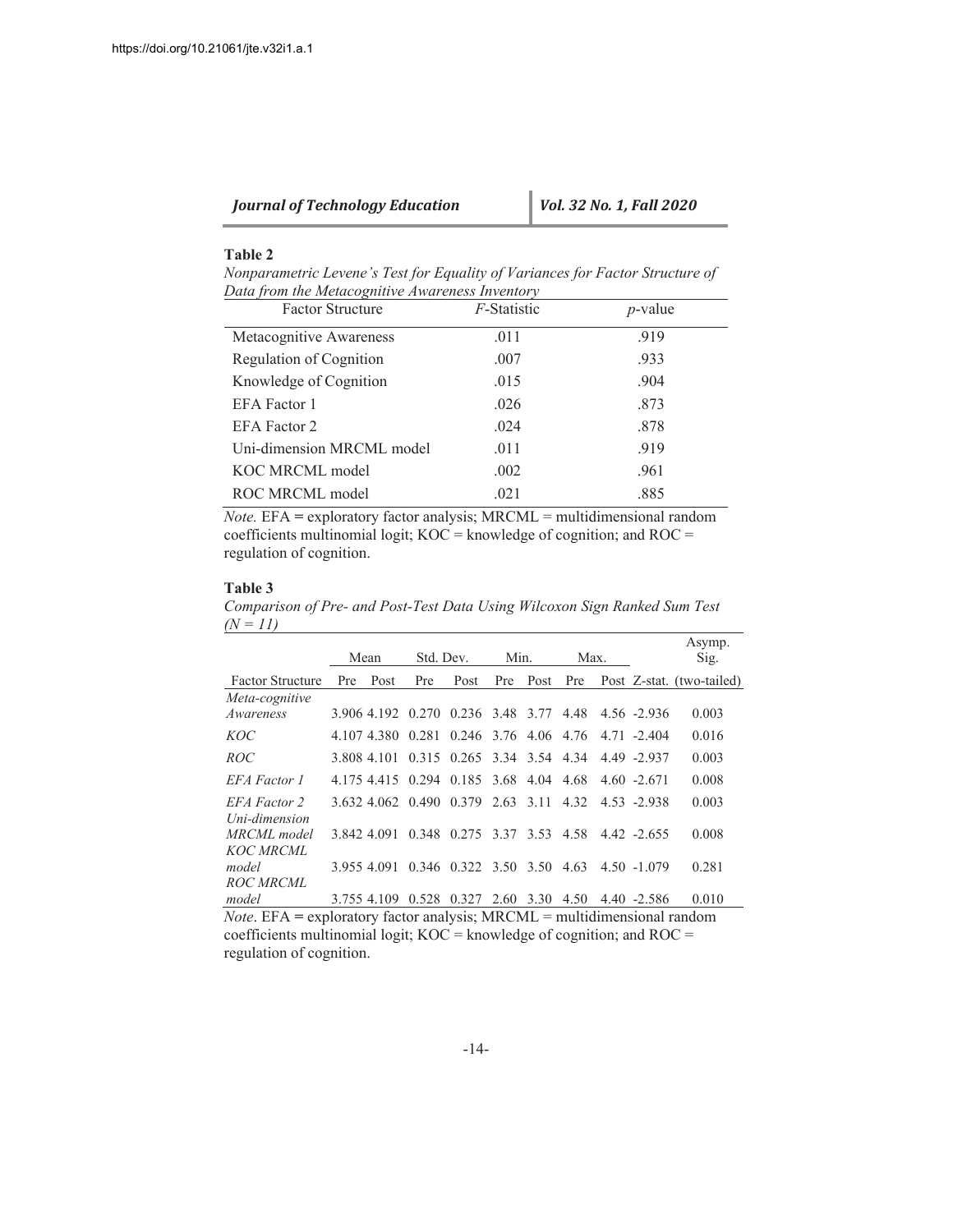#### **Results**

The Wilcoxon Sign Ranked Sum Test was used to compare the participants' pre- and post-PD measurements on eight different factor structures. In Table 3, the asymptotic significance column illustrates that seven of the eight-factor structures were statistically significant at an alpha level of .05. The only factor structure that was not significant at an alpha of 0.05 was the knowledge of cognition MRCML model with a  $p$ -value of .281.

#### **Discussion**

The first finding from this study was expected: The results indicated that the preservice STEM education teacher participants increased their MA during the PD program. Hughes (2017) indicated that not only should the PD focus on MA, but the PD should focus on both MA development and utilizing characteristics of effective PD recommended from the literature. It is also suggested that higher levels of MA help participants translate academic experiences into clinical practices (Hughes, 2017; Pucheu, 2008). Relating students' learning needs to the teacher's ability to address those needs was also used to further invoke active participation. Although the PD experience was not designed to be self-regulated, as in Hughes (2017), it is similarly believed that MA development positively impacted participants' self-regulation and successful completion of the PD.

The second finding from this study is that the only MA factor structure from Table 3 without statistical significance was the knowledge of cognition MRCML model with a  $p$ -value .281. This suggests that the participants' reported knowledge of cognition on this factor structure was similar on both the pre- and post-PD measurement. While reflecting after an academic session, the university faculty, instructors, and mentor teachers noted participants' lack of knowledge related to cognitive strategies, skills, and abilities (declarative knowledge); use of strategies and techniques to improve learning (procedural knowledge); and when and why to use strategies (conditional knowledge). This anecdotal perceived lack in pedagogical content knowledge (PCK) and knowledge of cognition was represented in the quantitative data. Although knowledge of cognition and PCK was being covered throughout the PD, through reflection, it was determined that most of the time in the PD was focused on the regulation of cognition (planning, monitoring, organizing, information management, debugging, and evaluating). There were thorough discussions between the mentoring teachers, instructors, and faculty about the expected level of PCK and knowledge of cognition that a preservice teacher should possess. There was agreement that more time needed to be spent explicitly covering PCK and knowledge of cognition to ensure each preservice teacher participant's future success.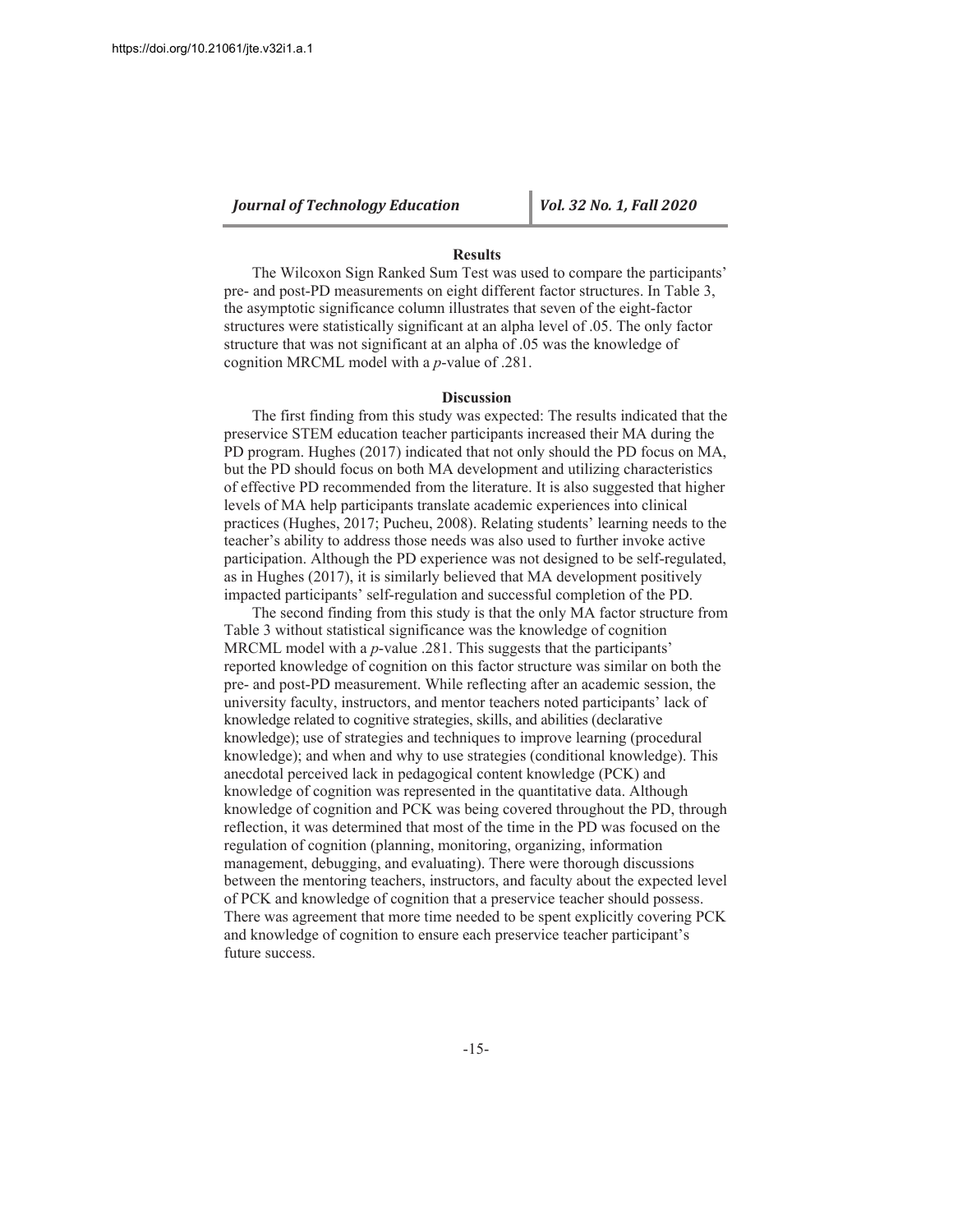#### **Conclusions**

The intent of this study was to assess the potential of a specific PD program to influence teachers' self-reported MA. Prior to collecting data, it was believed that the PD would lead to higher levels of MA. Based on the MAI data presented in this article, that would appear to be the case. Although this study does not portend to make causal claims about whether the change in participant's MA can be attributed to any particular design feature of the PD experience, this study offers a promising line of research currently absent in the literature on teacher PD in general and STEM education teacher preparation in particular. Future studies employing experimental or quasi-experimental approaches are needed to make such claims. Intuitively, it makes sense that MA would mediate the effect of a PD program on effectiveness, especially given the expansive role that MA plays in complex learning. Pursuing this line of inquiry would be a positive step towards linking PD to MA, content knowledge, and PCK development and, ultimately, laying a path forward for how to improve STEM education teacher effectiveness.

#### **References**

- Batt, E. G. (2010). Cognitive coaching: A critical phase in professional development to implement sheltered instruction. Teaching and Teacher *Education, 26(4), 997–1005. https://doi.org/10.1016/j.tate.2009.10.042*
- Bjerken, K. S. (2013). Building self-directed teachers: A case study of teachers' perspectives of the effects of cognitive coaching on professional practices (UMI No. 3564120) [Doctoral dissertation, Minnesota State University]. ProQuest Dissertations and Theses Global.
- Bransford, J. D., Brown, A. L., & Cocking, R. R. (Eds.). (2000). How people learn: Brain, mind, experience, and school (Expanded ed.). Washington, DC: National Academy Press. https://doi.org/10.17226/9853
- Budget Act of 2013. California Legislature. Education Trailer Bill Assembly Bill 86, Chapter 48, (2013).
- Costa, A. L., & Garmston, R. J. (2002). Cognitive coaching: A foundation for *renaissance schools* (2nd ed.). Christopher-Gordon.
- Dennen, V. P., & Burner, K. J. (2008). The cognitive apprenticeship model in educational practice. In J. M. Spector, M. D. Merrill, J. van Merriënboer, & M. P. Driscoll (Eds.), Handbook of research on educational communications and technology (3rd ed., pp. 425-439). Erlbaum.
- Duffy, G. G. (2006). Developing metacognitive teachers: Visioning and the expert's changing role in teacher education and professional development. In S. Israel, C. C. Block, K. L. Bauserman, & K. Kinnucan-Welsch (Eds.), Metacognition in literacy learning: Theory, assessment, instruction, and professional development (pp. 299-314). Erlbaum.
- Garmston, R., Linder, C., & Whitaker, J. (1993). Reflections on cognitive coaching. *Educational Leadership*, 51(2), 57–61.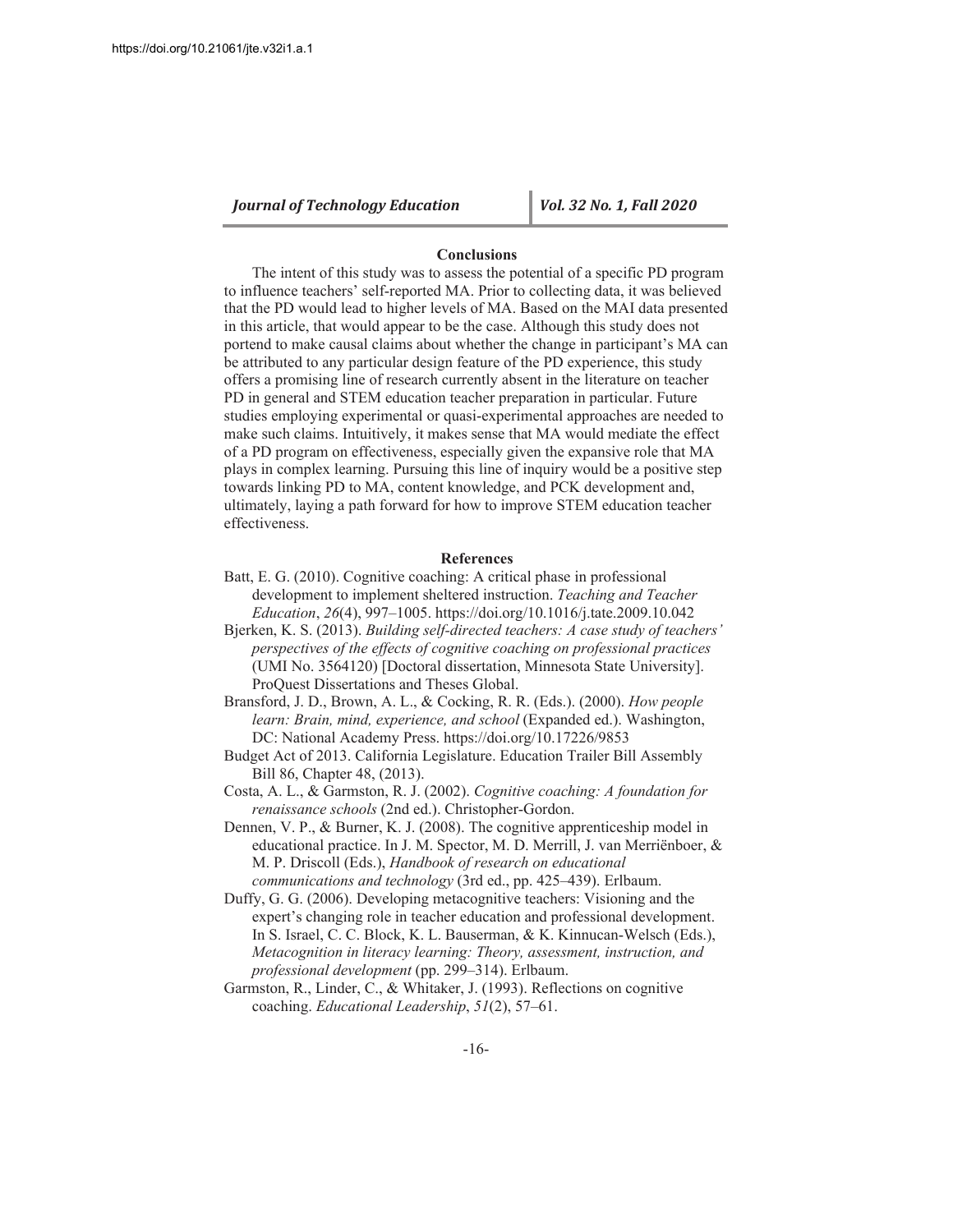Georghiades, P. (2004). From the general to the situated: Three decades of metacognition. International Journal of Science Education, 26(3), 365-383. https://doi.org/10.1080/0950069032000119401

Gourgey, A. F. (1998). Metacognition in basic skills instruction. *Instructional* Science, 26(1-2), 81-96. https://doi.org/10.1023/A:1003092414893

Guskey, T. R. (1991). Enhancing the effectiveness of professional development programs. Journal of Educational and Psychological Consultation, 2(3), 239-247. https://doi.org/10.1207/s1532768xjepc0203 3

Guskey, T. R. (2003). What makes professional development effective? *Phi* Delta Kappan, 84(10), 748-750. https://doi.org/10.1177/003172170308401007

Harrison, G. M., & Vallin, L. M. (2018). Evaluating the Metacognitive Awareness Inventory using empirical factor-structure evidence. *Metacognition and Learning*, 13(1), 15-38. https://doi.org/10.1007/s11409-017-9176-z

Hartman, H. J. (2001a). Developing students' metacognitive knowledge and skills. In H. J. Hartman (Ed.), *Metacognition in learning and instruction* (pp. 33–68). Kluwer Academic. https://doi.org/10.1007/978-94-017-2243-8 3

Hartman, H. J. (2001b). Metacognition in science teaching and learning. In H. J. Hartman (Ed.), *Metacognition in learning and instruction* (pp. 173–201). Kluwer Academic. https://doi.org/10.1007/978-94-017-2243-8 9

Hartman, H. J. (2001c). Teaching metacognitively. In H. J. Hartman (Ed.), *Metacognition in learning and instruction* (pp. 149–172). Kluwer Academic. https://doi.org/10.1007/978-94-017-2243-8\_8

Hughes, A. J. (2015). *Impact of online self-regulated professional development on technology and engineering educators' metacognitive awareness* (UMI No. 3710627) [Doctoral dissertation, North Carolina State University]. ProQuest Dissertations and Theses Global.

Hughes, A. J. (2017). Educational complexity and professional development: Teachers' need for metacognitive awareness. Journal of Technology *Education*, 29(1), 25–44. https://doi.org/10.21061/jte.v29i1.a.2

Hughes, A. J. (2019). Measuring metacognitive awareness: Applying multiple, triangulated, and mixed-methods approaches for an encompassing measure of metacognitive awareness. Journal of Technology Education, 30(2), 3–20. https://doi.org/10.21061/jte.v30i2.a.1

Kaderavek, J. N., North, T., Rotshtein, R., Dao, H., Liber, N., Milewski, G., Molitor, S. C., & Czerniak, C. M. (2015). SCIIENCE: The creation and pilot implementation of an NGSS-based instrument to evaluate early childhood science teaching. Studies in Educational Evaluation, 45, 27–36. https://doi.org/10.1016/j.stueduc.2015.03.003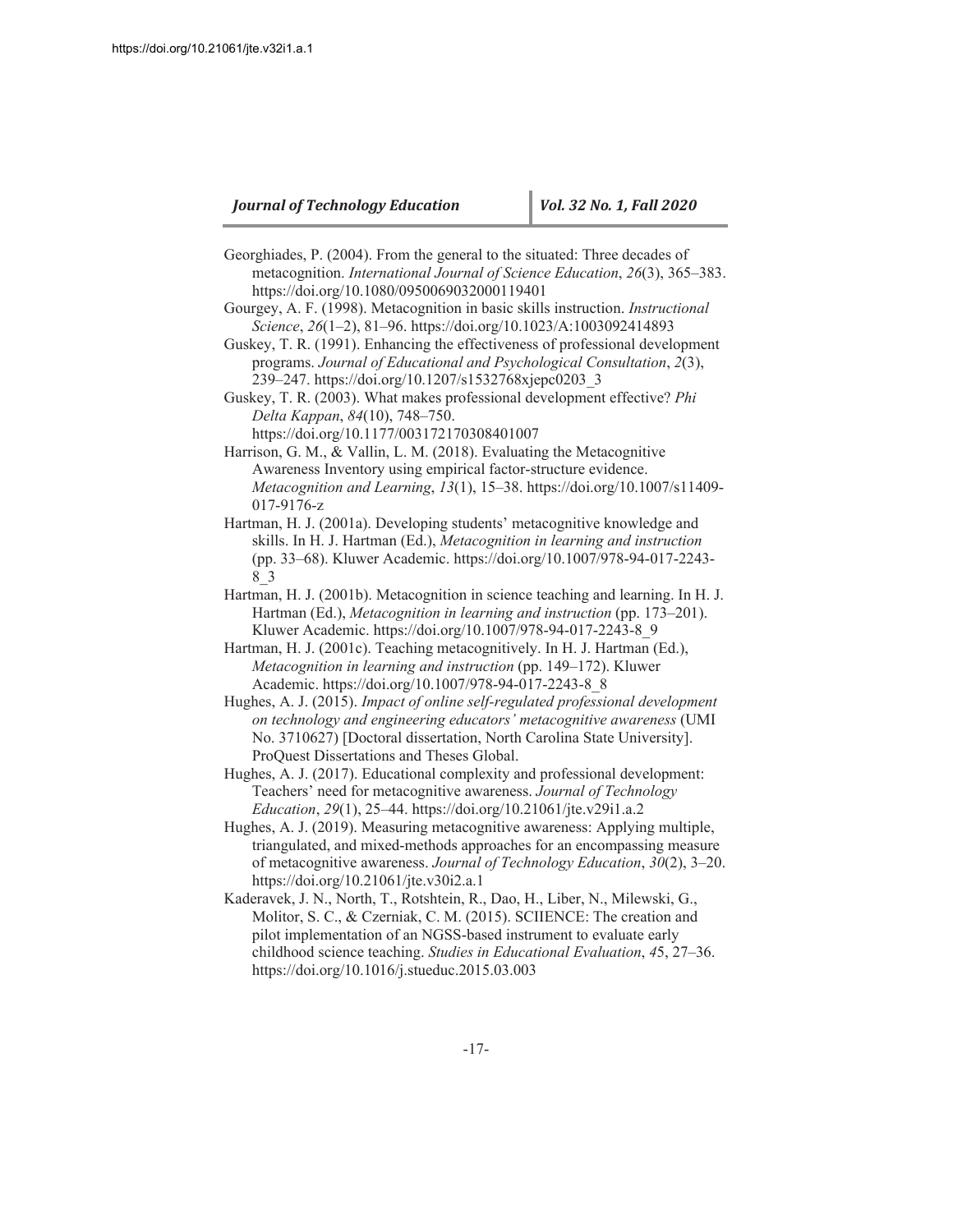- Kinnucan-Welsch, K. (2006). Coaching for metacognitive instructional practice. In S. E. Israel, C. C. Block, K. L. Bauserman, & K. Kinnucan-Welsch (Eds.), Metacognition in literacy learning: Theory, assessment, instruction, and professional development (pp. 373-389). Erlbaum.
- Kramarski, B., & Michalsky, T. (2009). Investigating preservice teachers' professional growth in self-regulated learning environments. *Journal of Educational Psychology*, 101(1), 161–175. https://doi.org/10.1037/a0013101
- Lin, X., Schwartz, D. L., & Hatano, G.  $(2005)$ . Toward teachers' adaptive metacognition. Educational Psychologist, 40(4), 245-255. https://doi.org/10.1207/s15326985ep4004 6
- McLymont, E. F., & da Costa, J. L. (1998, April 13-17). Cognitive coaching the *vehicle for professional development and teacher collaboration* [Paper presentation]. American Educational Research Association, San Diego, CA.
- Mundry, S. (2007, February 11–13). Professional development in science *education: What works?* [Paper presentation]. National Symposium on Professional Development for Engineering and Technology Education, Dallas, TX.
- National Research Council. (2012). A framework for K-12 science education: *Practices, crosscutting concepts, and core ideas.* National Academies Press. https://doi.org/10.17226/13165
- NGSS Lead States. (2013). *Next generation science standards: For states, by* states. National Academies Press. https://doi.org/10.17226/18290
- Osborne, J. (2014). Teaching scientific practices: Meeting the challenge of change. Journal of Science Teacher Education, 25(2), 177-196. https://doi.org/10.1007/s10972-014-9384-1
- Parker, C. E., Pillai, S. K., & Roschelle, J. (2016). Next generation STEM *learning for all: Envisioning advances based on NSF supported research* Education Development Center. https://www.sri.com/wpcontent/uploads/pdf/next generation stem.pdf
- Pintrich, P. R. (2002). The role of metacognitive knowledge in learning, teaching, and assessing. *Theory Into Practice*,  $41(4)$ ,  $219-225$ . https://doi.org/10.1207/s15430421tip4104 3
- Pratt, H. (2007). Science education's 'overlooked ingredient': Why the path to global competitiveness begins in elementary school. Education Week, 27(7), pp. 26, 32.
	- https://www.edweek.org/ew/articles/2007/10/10/07pratt.h27.html
- Prytula, M. P. (2012). Teacher metacognition within the professional learning community. *International Education Studies*, 5(4), 112–121. https://doi.org/10.5539/ies.v5n4p112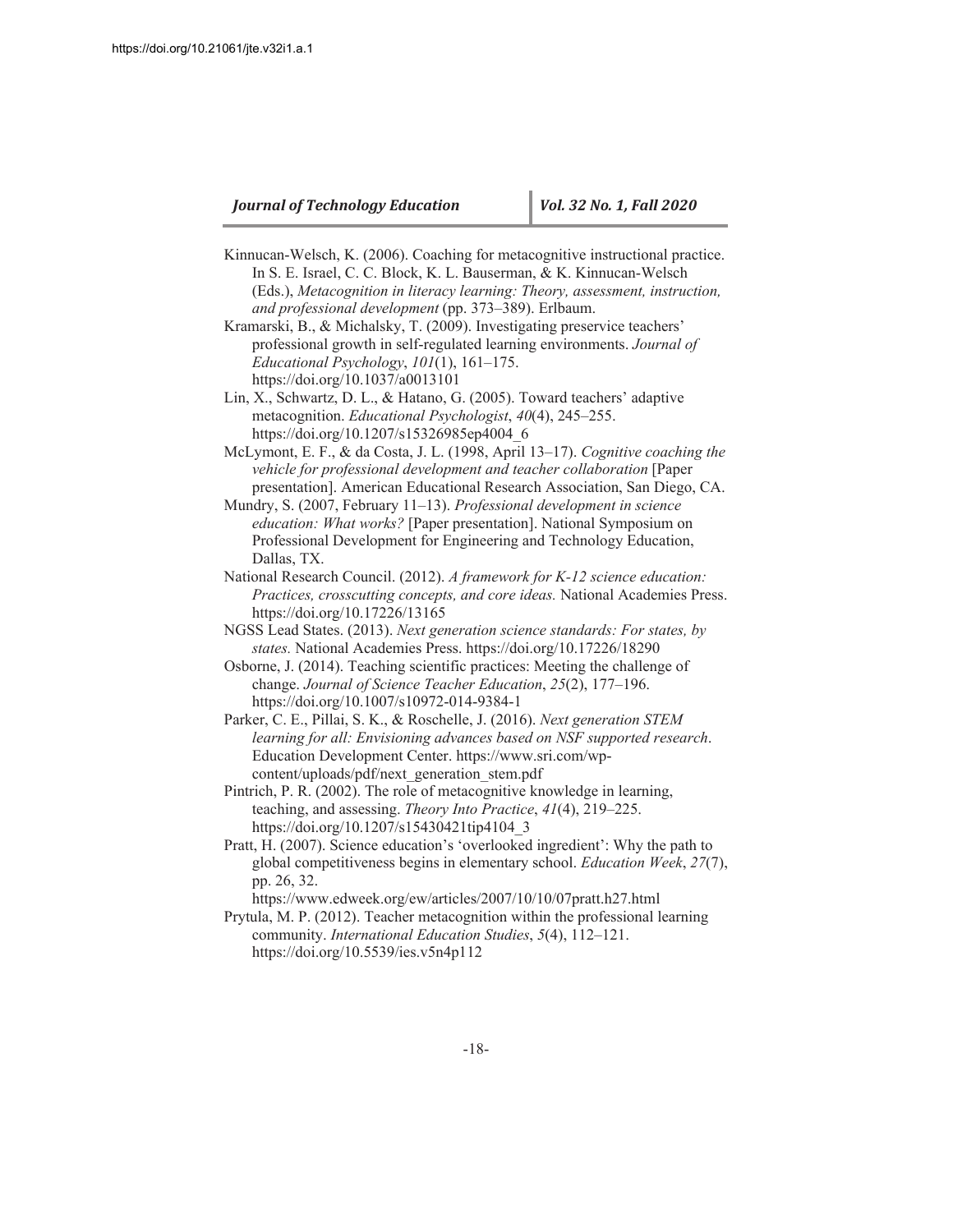- Pucheu, P. M. (2008). An investigation of the relationships between the Scoring *Rubrics Inventory and the Metacognitive Awareness Inventory as reported by secondary school core-subject teachers* (UMI No. 89145269) [Doctoral dissertation, University of New Orleans]. ProQuest Dissertations and Theses Global.
- Saavedra, A. R., & Opfer, V. D. (2012). Learning 21st-century skills requires 21st-century teaching. Phi Delta Kappan, 94(2), 8–13. https://doi.org/10.1177/003172171209400203
- Schraw, G. (1998). Promoting general metacognitive awareness. *Instructional* Science, 26(1-2), 113-125. https://doi.org/10.1023/A:1003044231033
- Schraw, G., Crippen, K. J., & Hartley, K. (2006). Promoting self-regulation in science education: Metacognition as part of a broader perspective on learning. Research in Science Education, 36(1-2), 111-139. https://doi.org/10.1007/s11165-005-3917-8
- Schraw, G., & Dennison, R.S. (1994). Assessing metacognitive awareness. *Contemporary Educational Psychology*, 19(4), 460–475. https://doi.org/10.1006/ceps.1994.1033
- Sternberg, R. J. (1998). Metacognition, abilities, and developing expertise: What makes an expert student? *Instructional Science*, 26(1–2), 127–140. https://doi.org/10.1023/A:1003096215103
- Veenman, M. V. J., Van Hout-Wolters, B. H. A. M., & Afflerbach, P. (2006). Metacognition and learning: Conceptual and methodological considerations. *Metacognition and Learning*,  $I(1)$ ,  $3-14$ . https://doi.org/10.1007/s11409-006-6893-0
- White, B., Frederiksen, J., & Collins, A.  $(2009)$ . The interplay of scientific inquiry and metacognition: More than a marriage of convenience. In D. J. Hacker, J. Dunlosky, & A. C. Graesser (Eds.), *Handbook of metacognition in education* (pp. 175–205). Routledge.
- Wilson, D., & Conyers, M. (2016). Teaching students to drive their brains: *Metacognitive strategies, activities, and lesson ideas. ASCD.*
- Wilson, N. S., & Bai, H.  $(2010)$ . The relationships and impact of teachers' metacognitive knowledge and pedagogical understandings of metacognition. *Metacognition and Learning*, 5(3), 269–288. https://doi.org/10.1007/s11409-010-9062-4
- Wilson, S., Schweingruber, H., & Nielsen, N. (Eds.). (2015). Science teachers' *learning: Enhancing opportunities, creating supportive contexts.* National Academies Press. https://doi.org/10.17226/21836
- Wilson, S. M. (2013). Professional development for science teachers. Science, 340(6130), 310–313. https://doi.org/10.1126/science.1230725